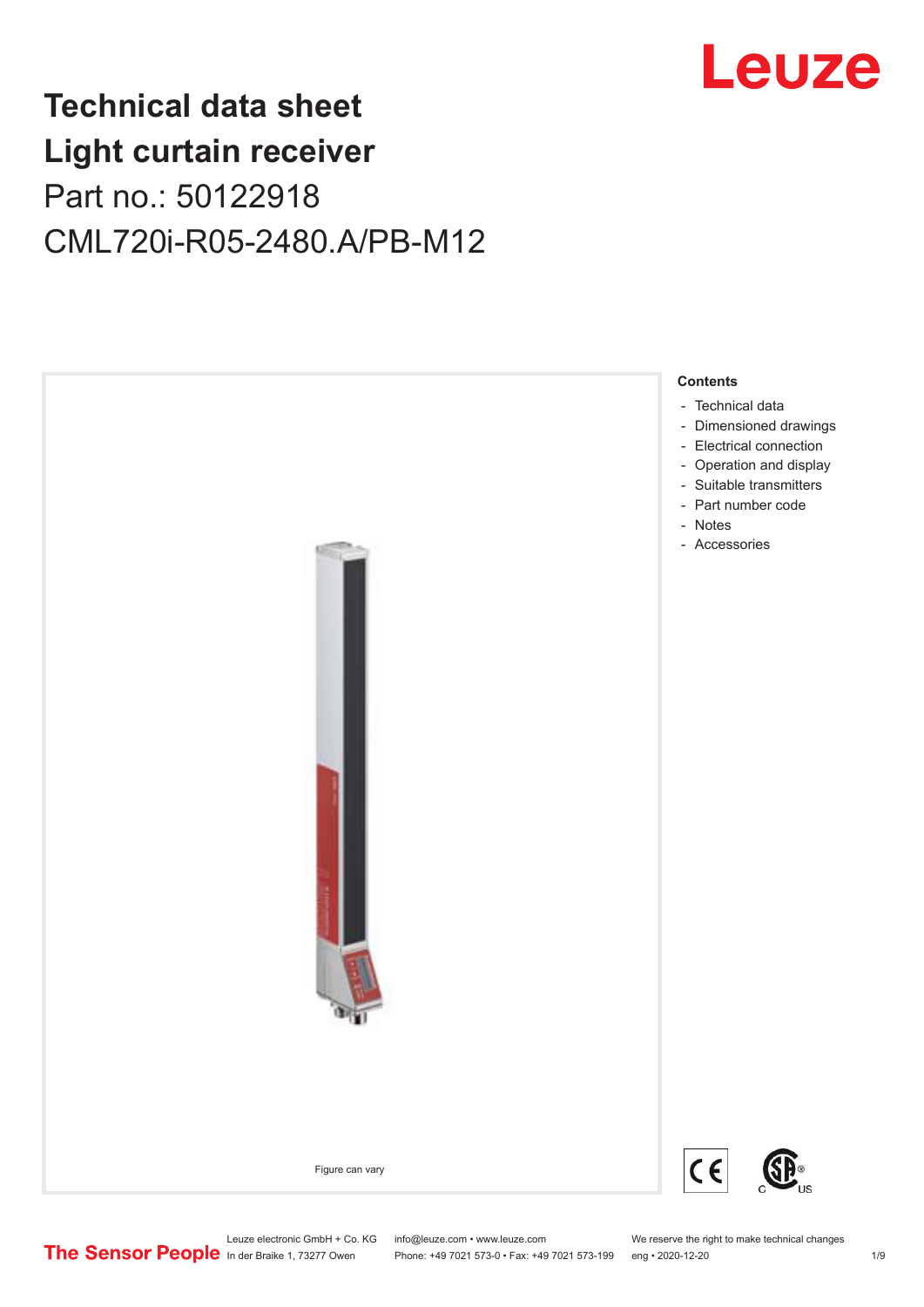### <span id="page-1-0"></span>**Technical data**

# Leuze

| <b>Basic data</b>                              |                                                                                                             |
|------------------------------------------------|-------------------------------------------------------------------------------------------------------------|
| <b>Series</b>                                  | 720                                                                                                         |
| <b>Operating principle</b>                     | Throughbeam principle                                                                                       |
| Device type                                    | Receiver                                                                                                    |
| <b>Contains</b>                                | 2x BT-NC sliding block                                                                                      |
| <b>Application</b>                             | Object measurement                                                                                          |
| <b>Special version</b>                         |                                                                                                             |
| <b>Special version</b>                         | Crossed-beam scanning                                                                                       |
|                                                | Diagonal-beam scanning                                                                                      |
|                                                | Parallel-beam scanning                                                                                      |
| <b>Optical data</b>                            |                                                                                                             |
| <b>Operating range</b>                         | Guaranteed operating range                                                                                  |
| <b>Operating range</b>                         | $0.13.5$ m                                                                                                  |
| <b>Operating range limit</b>                   | Typical operating range                                                                                     |
| <b>Operating range limit</b>                   | 0.14.5m                                                                                                     |
| <b>Measurement field length</b>                | 2,480 mm                                                                                                    |
| <b>Number of beams</b>                         | 496 Piece(s)                                                                                                |
| Beam spacing                                   | 5 <sub>mm</sub>                                                                                             |
| <b>Measurement data</b>                        |                                                                                                             |
| Minimum object diameter                        | $10 \text{ mm}$                                                                                             |
| <b>Electrical data</b>                         |                                                                                                             |
| <b>Protective circuit</b>                      | Polarity reversal protection                                                                                |
|                                                | Short circuit protected                                                                                     |
|                                                | <b>Transient protection</b>                                                                                 |
|                                                |                                                                                                             |
| Performance data                               |                                                                                                             |
| Supply voltage $U_{B}$                         | 18  30 V, DC                                                                                                |
| <b>Residual ripple</b>                         | 0  15 %, From $U_{\rm B}$                                                                                   |
| <b>Open-circuit current</b>                    | 0  435 mA, The specified values refer<br>to the entire package consisting of trans-<br>mitter and receiver. |
|                                                |                                                                                                             |
| Inputs/outputs selectable                      |                                                                                                             |
| Output current, max.                           | 100 mA                                                                                                      |
| Input resistance                               | $6,000 \Omega$                                                                                              |
| Number of inputs/outputs selectable 2 Piece(s) |                                                                                                             |
| Type                                           | Inputs/outputs selectable                                                                                   |
| Voltage type, outputs                          | DC                                                                                                          |
| Switching voltage, outputs                     | Typ. $U_R / 0 V$                                                                                            |
| Voltage type, inputs                           | DC                                                                                                          |
| Switching voltage, inputs                      | high: ≥6V                                                                                                   |
|                                                | $low: 4V$                                                                                                   |
|                                                |                                                                                                             |
| Input/output 1<br>Activation/disable delay     | 1 <sub>ms</sub>                                                                                             |
|                                                |                                                                                                             |
| <b>Timing</b>                                  |                                                                                                             |
| Cycle time                                     | 15.28 ms                                                                                                    |
| Response time per beam                         | 30 µs                                                                                                       |
| <b>Interface</b>                               |                                                                                                             |
| Type                                           | PROFIBUS DP                                                                                                 |
| <b>PROFIBUS DP</b>                             |                                                                                                             |
| <b>Function</b>                                | Process                                                                                                     |

|        | <b>Service interface</b>                        |                                                      |  |
|--------|-------------------------------------------------|------------------------------------------------------|--|
|        | Type                                            | IO-Link                                              |  |
|        |                                                 |                                                      |  |
|        | <b>IO-Link</b>                                  |                                                      |  |
|        | <b>Function</b>                                 | Configuration via software                           |  |
|        |                                                 | Service                                              |  |
|        | <b>Connection</b>                               |                                                      |  |
|        | <b>Number of connections</b>                    | 2 Piece(s)                                           |  |
|        | <b>Plug outlet</b>                              | Axial                                                |  |
|        |                                                 |                                                      |  |
|        | <b>Connection 1</b><br><b>Function</b>          |                                                      |  |
|        |                                                 | Configuration interface<br>Connection to transmitter |  |
|        |                                                 | Signal IN                                            |  |
|        |                                                 | Signal OUT                                           |  |
|        |                                                 | Voltage supply                                       |  |
|        | <b>Type of connection</b>                       | Connector                                            |  |
|        | <b>Thread size</b>                              | M <sub>12</sub>                                      |  |
|        | Type                                            | Male                                                 |  |
|        | <b>Material</b>                                 | Metal                                                |  |
|        | No. of pins                                     | 8-pin                                                |  |
|        | Encoding                                        | A-coded                                              |  |
|        |                                                 |                                                      |  |
|        | <b>Connection 2</b>                             |                                                      |  |
|        | <b>Function</b>                                 | <b>BUS IN</b>                                        |  |
|        |                                                 | <b>BUS OUT</b>                                       |  |
|        | <b>Type of connection</b><br><b>Thread size</b> | Connector<br>M <sub>12</sub>                         |  |
|        | Type                                            | Female                                               |  |
|        | <b>Material</b>                                 | Metal                                                |  |
|        | No. of pins                                     | 5-pin                                                |  |
|        | Encoding                                        | B-coded                                              |  |
|        |                                                 |                                                      |  |
|        | Mechanical data                                 |                                                      |  |
| Design |                                                 | Cubic                                                |  |
|        | Dimension (W x H x L)                           | 29 mm x 35.4 mm x 2,555 mm                           |  |
|        | <b>Housing material</b><br><b>Metal housing</b> | Metal<br>Aluminum                                    |  |
|        | Lens cover material                             | Plastic                                              |  |
|        | Net weight                                      | $2,550$ g                                            |  |
|        | <b>Housing color</b>                            | Silver                                               |  |
|        | Type of fastening                               | Groove mounting                                      |  |
|        |                                                 | Via optional mounting device                         |  |
|        |                                                 |                                                      |  |
|        | <b>Operation and display</b>                    |                                                      |  |
|        | Type of display                                 | LED                                                  |  |
|        |                                                 | OLED display                                         |  |
|        | <b>Number of LEDs</b>                           | 2 Piece(s)                                           |  |
|        | Type of configuration                           | Software<br>Teach-in                                 |  |
|        |                                                 |                                                      |  |
|        | <b>Operational controls</b>                     | Membrane keyboard                                    |  |
|        | <b>Environmental data</b>                       |                                                      |  |
|        | Ambient temperature, operation                  | $-3060 °C$                                           |  |
|        | Ambient temperature, storage                    | $-40$ 70 °C                                          |  |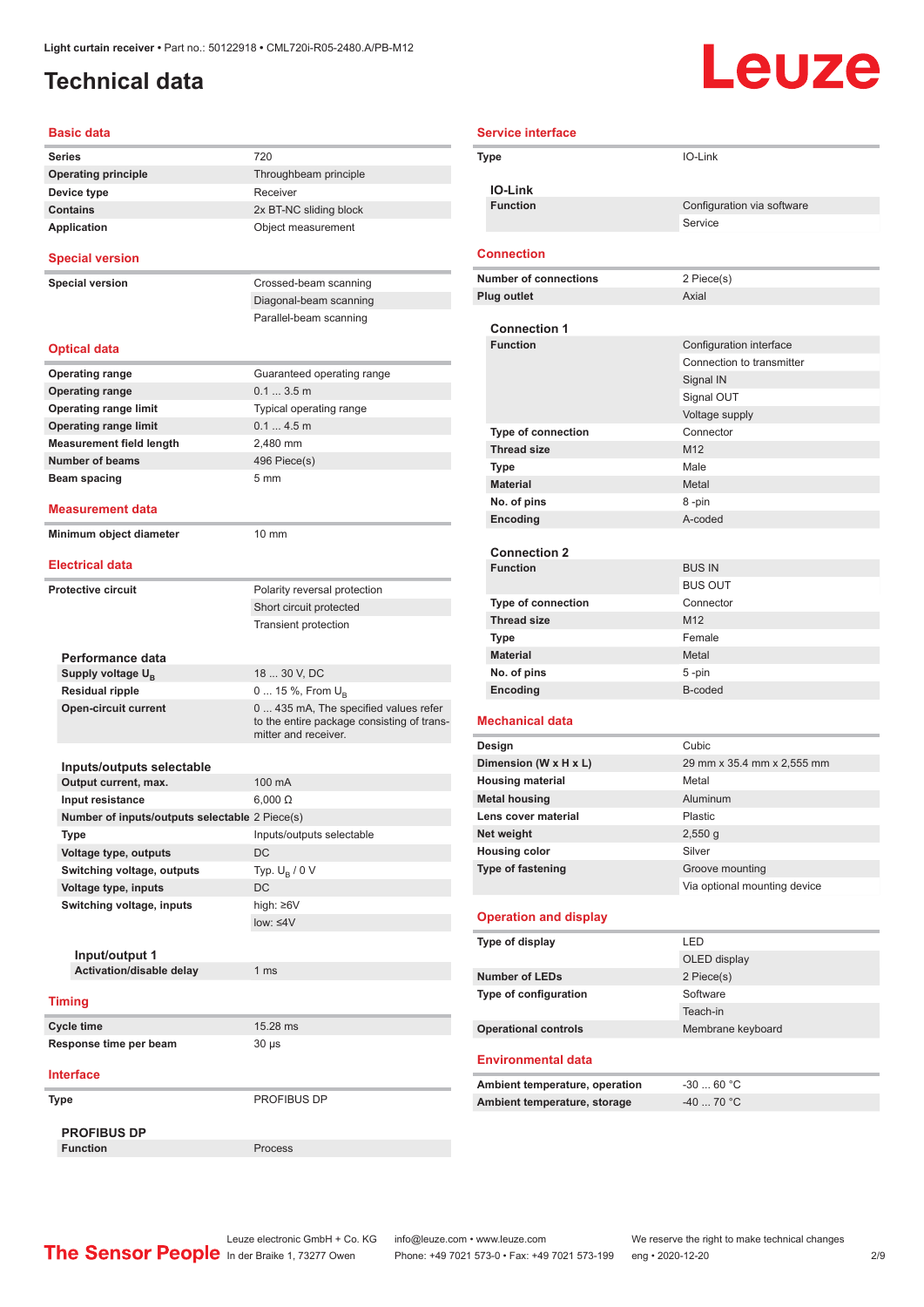## **Technical data**

# Leuze

#### **Certifications**

| Degree of protection     | IP 65         |
|--------------------------|---------------|
| <b>Protection class</b>  | Ш             |
| <b>Certifications</b>    | c CSA US      |
| <b>Standards applied</b> | IEC 60947-5-2 |
|                          |               |

#### **Classification**

| <b>Customs tariff number</b> | 90314990 |
|------------------------------|----------|
| eCl@ss 5.1.4                 | 27270910 |
| eCl@ss 8.0                   | 27270910 |
| eCl@ss 9.0                   | 27270910 |
| eCl@ss 10.0                  | 27270910 |
| eCl@ss 11.0                  | 27270910 |
| <b>ETIM 5.0</b>              | EC002549 |
| <b>ETIM 6.0</b>              | EC002549 |
| <b>ETIM 7.0</b>              | EC002549 |
|                              |          |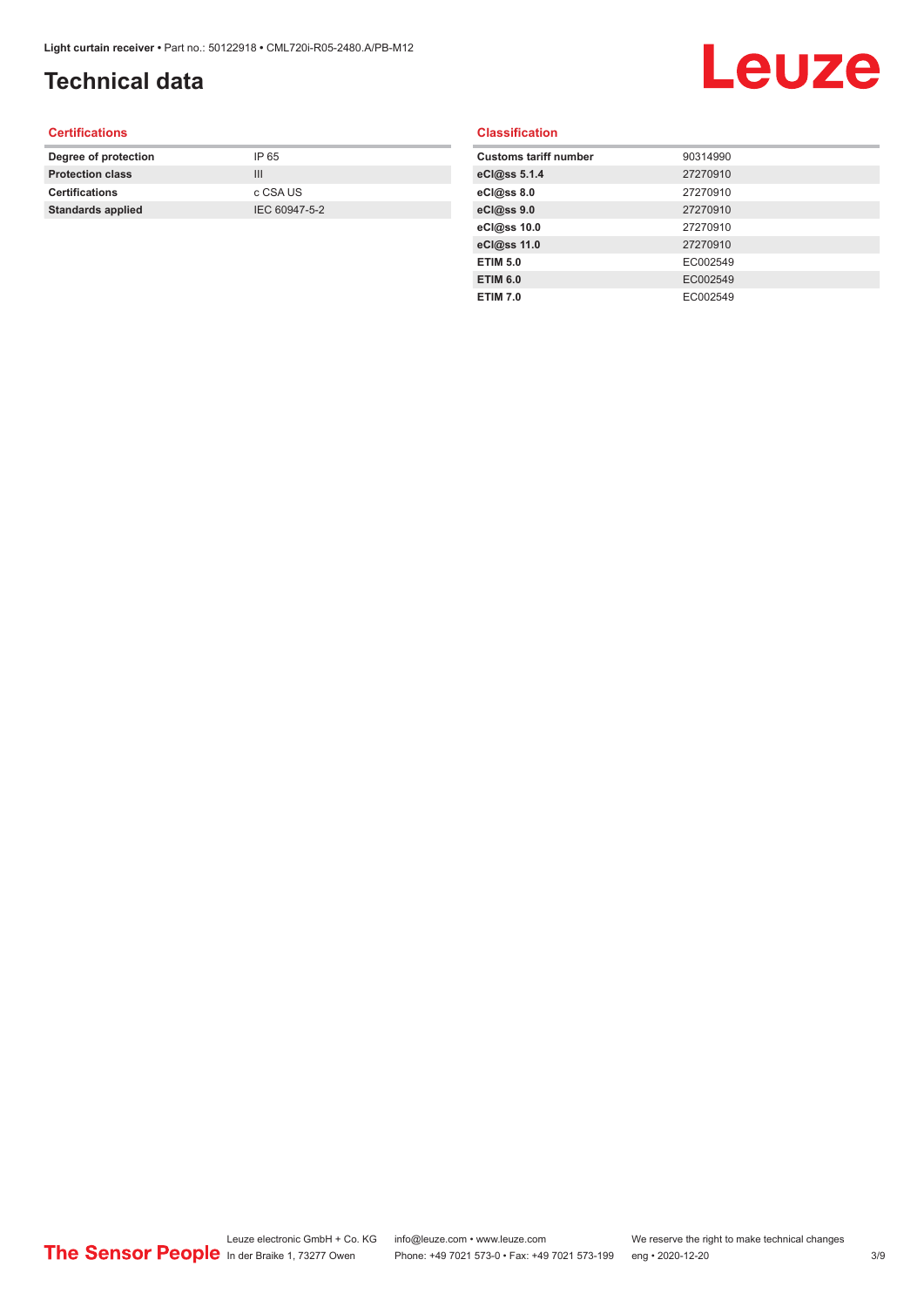#### <span id="page-3-0"></span>**Dimensioned drawings**

All dimensions in millimeters



- A Beam spacing 5 mm
- B Measurement field length 2480 mm
- F M6 thread
- G Fastening groove
- L Profile length 2488 mm
- T Transmitter
- R Receiver
- Y 2.5 mm

# **Leuze**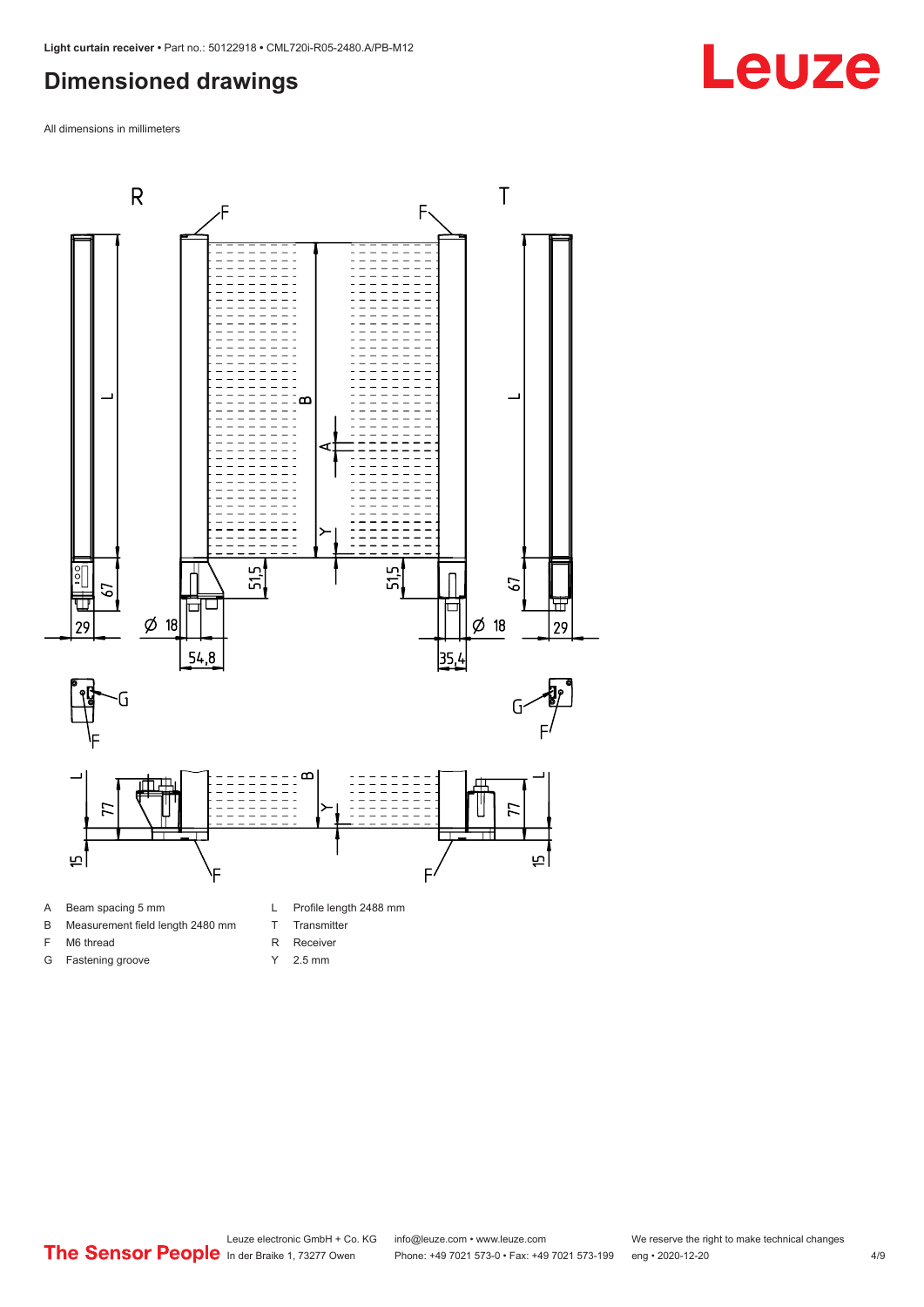#### <span id="page-4-0"></span>**Dimensioned drawings**





# **Electrical connection**

**Connection 1**

| <b>Function</b>    | Configuration interface   |
|--------------------|---------------------------|
|                    | Connection to transmitter |
|                    | Signal IN                 |
|                    | Signal OUT                |
|                    | Voltage supply            |
| Type of connection | Connector                 |
| <b>Thread size</b> | M12                       |
| <b>Type</b>        | Male                      |
| <b>Material</b>    | Metal                     |
| No. of pins        | 8-pin                     |
| Encoding           | A-coded                   |

#### **Pin Pin assignment**

|                | $V +$            |  |  |
|----------------|------------------|--|--|
| $\overline{2}$ | I/O <sub>1</sub> |  |  |
| 3              | <b>GND</b>       |  |  |
| $\overline{4}$ | IO-Link          |  |  |
| 5              | I/O <sub>2</sub> |  |  |
| 6              | RS 485 Tx+       |  |  |
|                | RS 485 Tx+       |  |  |
| 8              | <b>FE/SHIELD</b> |  |  |
|                |                  |  |  |



#### **Connection 2**

| <b>Function</b>    | <b>BUS IN</b>  |
|--------------------|----------------|
|                    | <b>BUS OUT</b> |
| Type of connection | Connector      |
| <b>Thread size</b> | M12            |
| <b>Type</b>        | Female         |
| <b>Material</b>    | Metal          |
| No. of pins        | $5$ -pin       |
| Encoding           | B-coded        |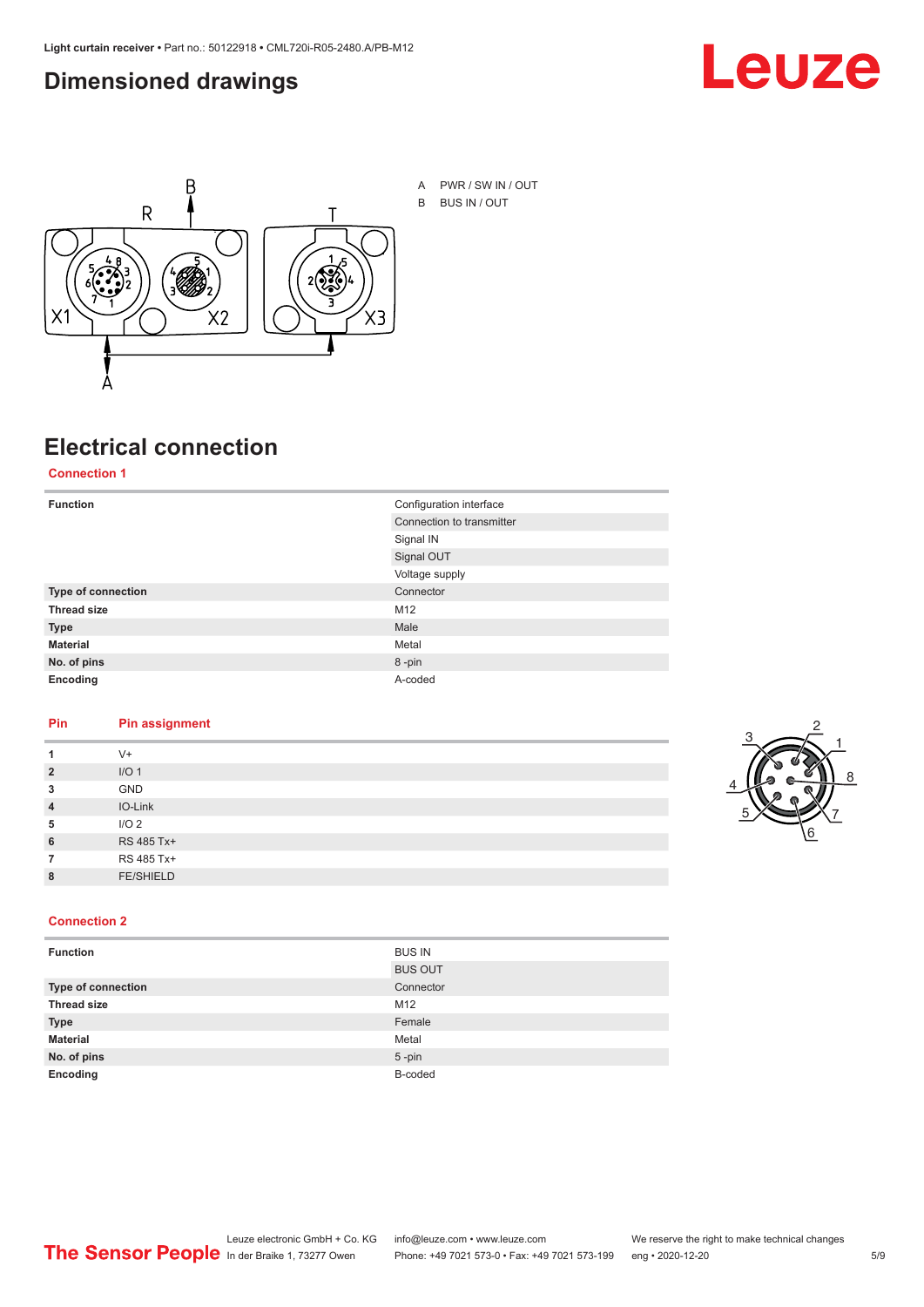### <span id="page-5-0"></span>**Electrical connection**

#### **Pin Pin assignment 1** V+ **2** Tx-**3** PB GND **4** Tx+ **5** FE/SHIELD 3 2 1 5 4



| <b>LED</b>     | <b>Display</b>           | <b>Meaning</b>                         |
|----------------|--------------------------|----------------------------------------|
|                | Green, continuous light  | Operational readiness                  |
|                | Green, flashing          | Teach / error                          |
| $\overline{2}$ | Yellow, continuous light | Light path free, with function reserve |
|                | Yellow, flashing         | No function reserve                    |
|                | Off                      | Object detected                        |

#### **Suitable transmitters**

| Part no. | <b>Designation</b>         | <b>Article</b>               | <b>Description</b>                                                      |
|----------|----------------------------|------------------------------|-------------------------------------------------------------------------|
| 50119398 | CML720i-T05-<br>2480.A-M12 | Light curtain<br>transmitter | Operating range: 0.1  3.5 m<br>Connection: Connector, M12, Axial, 5-pin |

### **Part number code**

Part designation: **CML7XXi-YZZ-AAAA.BCCCDDD-EEEFFF**

| <b>CML</b>   | <b>Operating principle</b><br>Measuring light curtain                                                                                     |
|--------------|-------------------------------------------------------------------------------------------------------------------------------------------|
| 7XXi         | <b>Series</b><br>720i: 720i series<br>730i: 730i series                                                                                   |
| Y            | Device type<br>T: transmitter<br>R: receiver                                                                                              |
| <b>ZZ</b>    | <b>Beam spacing</b><br>$05:5$ mm<br>10:10 mm<br>20:20 mm<br>40:40 mm                                                                      |
| <b>AAAA</b>  | Measurement field length [mm], dependent on beam spacing                                                                                  |
| B            | Equipment<br>A: connector outlet, axial<br>R: rear connector outlet                                                                       |
| $_{\rm ccc}$ | Interface<br>L: IO-Link<br>/CN: CANopen<br>/PB: PROFIBUS<br>/PN: PROFINET<br>/CV: Analog current and voltage output<br>/D3: RS 485 Modbus |

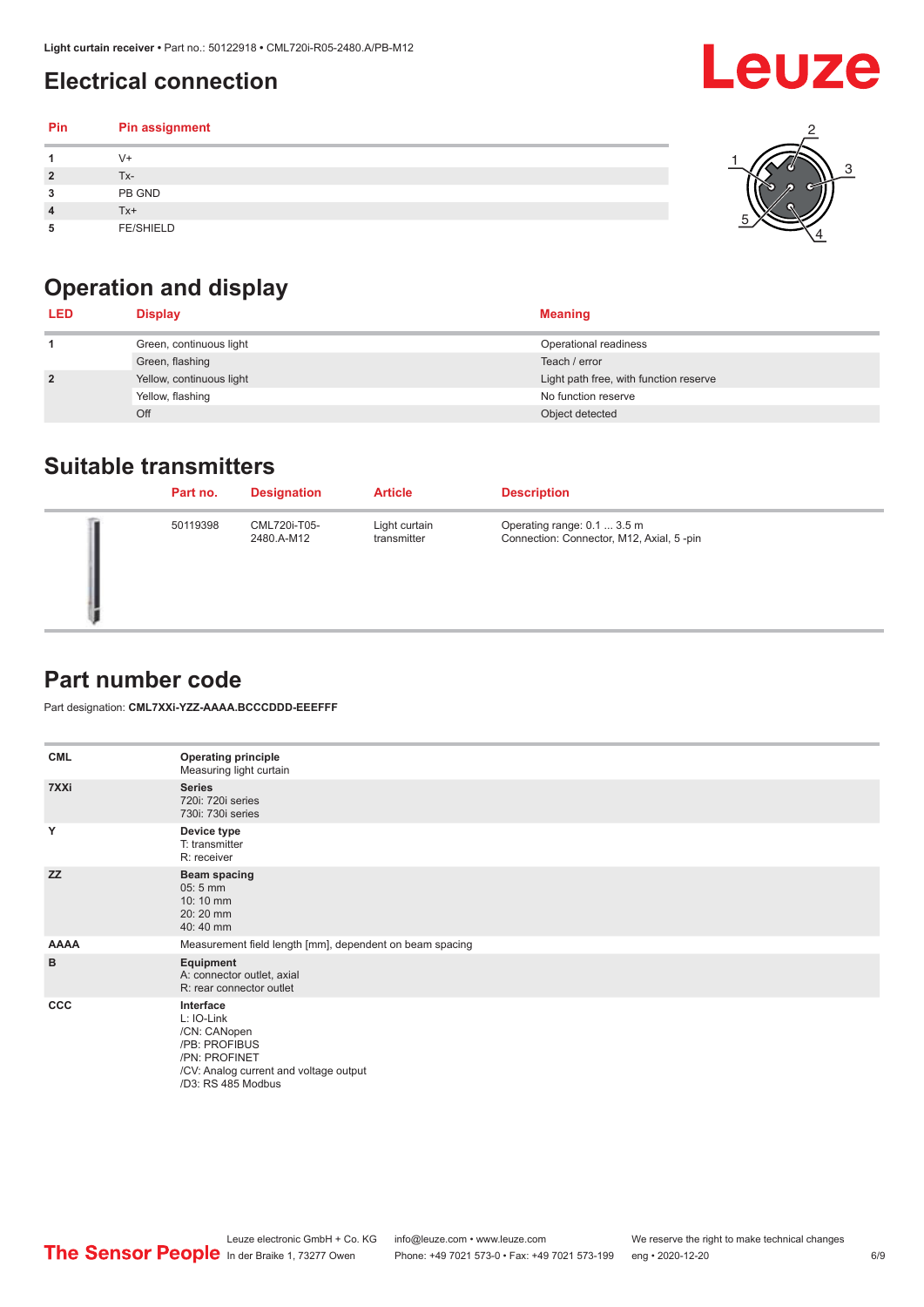#### <span id="page-6-0"></span>**Part number code**



| <b>DDD</b> | <b>Special equipment</b><br>-PS: Power Setting                                                  |
|------------|-------------------------------------------------------------------------------------------------|
| <b>EEE</b> | <b>Electrical connection</b><br>M12: M12 connector                                              |
| <b>FFF</b> | -EX: Explosion protection                                                                       |
|            |                                                                                                 |
|            | <b>Note</b>                                                                                     |
|            | $\&$ A list with all available device types can be found on the Leuze website at www.leuze.com. |

#### **Notes**

| <b>Observe intended use!</b>                                                                                                                                                                                                  |
|-------------------------------------------------------------------------------------------------------------------------------------------------------------------------------------------------------------------------------|
| $\%$ This product is not a safety sensor and is not intended as personnel protection.<br>$\%$ The product may only be put into operation by competent persons.<br>♦ Only use the product in accordance with its intended use. |



#### **For UL applications:**

ª For UL applications, use is only permitted in Class 2 circuits in accordance with the NEC (National Electric Code). ª These proximity switches shall be used with UL Listed Cable assemblies rated 30V, 0.5A min, in the field installation, or equivalent (categories: CYJV/ CYJV7 or PVVA/PVVA7)

#### **Accessories**

### Connection technology - Connection cables

|        | Part no. | <b>Designation</b>     | <b>Article</b>   | <b>Description</b>                                                                                                                                         |
|--------|----------|------------------------|------------------|------------------------------------------------------------------------------------------------------------------------------------------------------------|
| 2<br>W | 50132079 | KD U-M12-5A-V1-<br>050 | Connection cable | Connection 1: Connector, M12, Axial, Female, A-coded, 5-pin<br>Connection 2: Open end<br>Shielded: No<br>Cable length: 5,000 mm<br>Sheathing material: PVC |

#### Connection technology - Y distribution cables

|        |   | Part no. | <b>Designation</b>          | <b>Article</b>        | <b>Description</b>                                                                                                                                                                                                                                                                                  |
|--------|---|----------|-----------------------------|-----------------------|-----------------------------------------------------------------------------------------------------------------------------------------------------------------------------------------------------------------------------------------------------------------------------------------------------|
| 圔<br>⋿ | Ø | 50118183 | K-Y1 M12A-5m-<br>M12A-S-PUR | Interconnection cable | Connection 1: Connector, M12, Axial, Female, A-coded, 5-pin<br>Connection 2: Connector, M12, Axial, Male, A-coded, 5-pin<br>Connection 3: Connector, M12, Axial, Female, A-coded, 8-pin<br>Shielded: Yes<br>Cable length fork 1: 5,000 mm<br>Cable length fork 2: 150 mm<br>Sheathing material: PUR |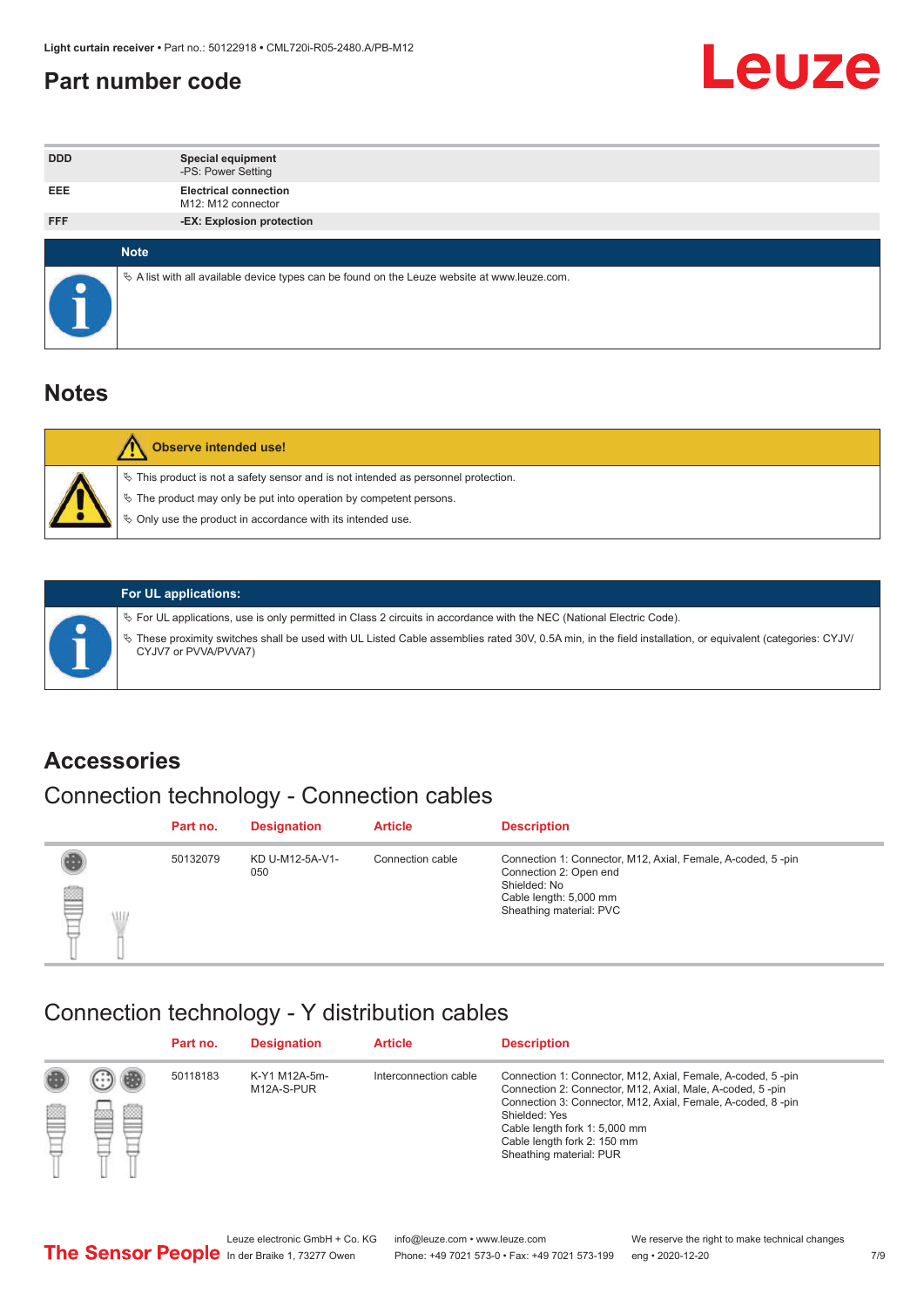#### **Accessories**

# **Leuze**

|   |        | Part no. | <b>Designation</b>           | <b>Article</b>        | <b>Description</b>                                                                                                                                                                                                                                                                             |
|---|--------|----------|------------------------------|-----------------------|------------------------------------------------------------------------------------------------------------------------------------------------------------------------------------------------------------------------------------------------------------------------------------------------|
| 您 | ×<br>一 | 50123265 | K-YPB M12A-5m-<br>M12A-S-PUR | Interconnection cable | Suitable for interface: PROFIBUS DP<br>Connection 1: Connector, M12, Axial, Male, B-coded, 5-pin<br>Connection 2: Cable with connector, M12, Axial, Female, B-coded, 5-pin<br>Connection 3: Cable with connector, M12, Axial, Male, B-coded, 5-pin<br>Shielded: Yes<br>Sheathing material: PUR |

### Mounting technology - Mounting brackets

|                                                 | Part no. | <b>Designation</b> | <b>Article</b>      | <b>Description</b>                                                                                                                                                                                                        |
|-------------------------------------------------|----------|--------------------|---------------------|---------------------------------------------------------------------------------------------------------------------------------------------------------------------------------------------------------------------------|
| $\frac{1}{2} \sum_{n=1}^{\infty} \frac{1}{n^2}$ | 50142900 | BT 700M.5-2SET     | Mounting device set | Design of mounting device: Bracket mounting<br>Fastening, at system: Through-hole mounting, T slotted hole<br>Mounting bracket, at device: Screw type, Sliding block<br>Type of mounting device: Rigid<br>Material: Steel |

### Mounting technology - Swivel mounts

| Part no. | <b>Designation</b> | <b>Article</b>       | <b>Description</b>                                                                                                                                          |
|----------|--------------------|----------------------|-------------------------------------------------------------------------------------------------------------------------------------------------------------|
| 429046   | <b>BT-2R1</b>      | Mounting bracket set | Fastening, at system: Through-hole mounting<br>Mounting bracket, at device: Clampable<br>Type of mounting device: Turning, 360°<br>Material: Metal, Plastic |

### Configuration devices

| Part no. | <b>Designation</b>             | <b>Article</b>  | <b>Description</b>                                                       |
|----------|--------------------------------|-----------------|--------------------------------------------------------------------------|
| 50121098 | SET MD12-US2-IL1.1<br>$+$ Zub. | Diagnostics set | Interface: USB<br>Connections: 2 Piece(s)<br>Degree of protection: IP 20 |

#### Services

| Part no. | <b>Designation</b> | <b>Article</b>   | <b>Description</b>                                                                                                                                                                                                                                                                                                                                                                                                              |
|----------|--------------------|------------------|---------------------------------------------------------------------------------------------------------------------------------------------------------------------------------------------------------------------------------------------------------------------------------------------------------------------------------------------------------------------------------------------------------------------------------|
| S981001  | CS10-S-110         | Start-up support | Details: Performed at location of customer's choosing, duration: max. 10<br>hours.<br>Conditions: Devices and connection cables are already mounted, price not<br>including travel costs and, if applicable, accommodation expenses.<br>Restrictions: No mechanical (mounting) and electrical (wiring) work<br>performed, no changes (attachments, wiring, programming) to third-party<br>components in the nearby environment. |
| S981005  | CS10-T-110         | Product training | Details: Location and content to be agreed upon, duration: max. 10 hours.<br>Conditions: Price not including travel costs and, if applicable, accommodation<br>expenses.<br>Restrictions: Travel costs and accommodation expenses charged separately<br>and according to expenditure.                                                                                                                                           |